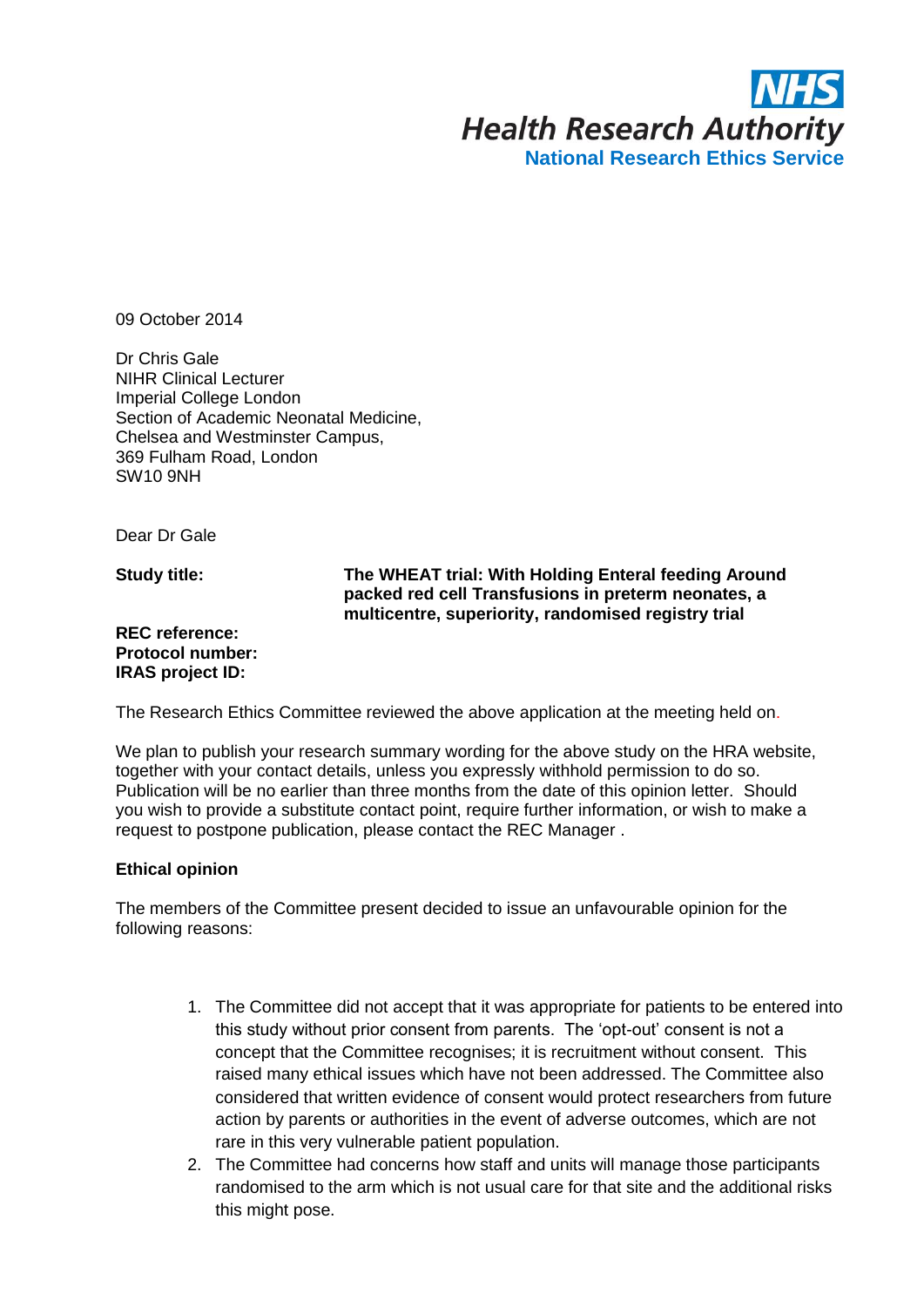- 3. The Committee were unsure if researchers would be contacting parents in the future for consent to assess their child's medical notes. If they obtained consent at the beginning of the study they would not have to contact parents later thus raising further ethical issues, especially if outcome is poor.
- 4. The Committee thought the Parent Information Sheet was coercive in places, stating it was better to be in the study than not.
- 5. The Committee noted that the Parent Information Sheet did not cover that there may be extra risks taking part in the study, as some child may receive additional interventions which they would not receive if they were not part of the study.
- 6. The Committee were unsure why parents were being informed of the results before peer-review publications.
- 7. The Committee would like more clarification around the 1.5% absolute risk reduction which may be addressed in the independent scientific review.

I regret to inform you therefore that the application is not approved.

### **If you would find it helpful to discuss any of the matters raised above or seek further clarification from a member of the Committee, you are welcome to contact**

### **Options for further ethical review**

You may submit a new application for ethical review, taking into account the Committee's concerns. You should enter details of this application on the application form and include a copy of this letter, together with a covering letter explaining what changes have been made from the previous application. We strongly recommend that you submit the new application to this REC. However, you may submit the application to a different REC if you prefer.

Alternatively, you may appeal against the decision of the Committee by seeking a second opinion on this application from another Research Ethics Committee. The appeal would be based on the application form and supporting documentation reviewed by this Committee, without amendment. If you wish to appeal, you should notify the relevant Research Ethics Service manager (see below) in writing within 90 days of the date of this letter. If the appeal is allowed, another REC will be appointed to give a second opinion within 60 days and the second REC will be provided with a copy of the application, together with this letter and other relevant correspondence on the application. You will be notified of the arrangements for the meeting of the second REC and will be able to attend and/or make written representations if you wish to do so.

The contact point for appeals is:

HRA Improvement & Liaison Manager National Research Ethics Service

Email:

### **Summary of discussion at the meeting**

### **Ethical issues raised by the Committee in private discussion, together with responses given by the researcher when invited into the meeting**

The Chair phoned Dr Matthew Hyde and thanked him for being available to discuss the study.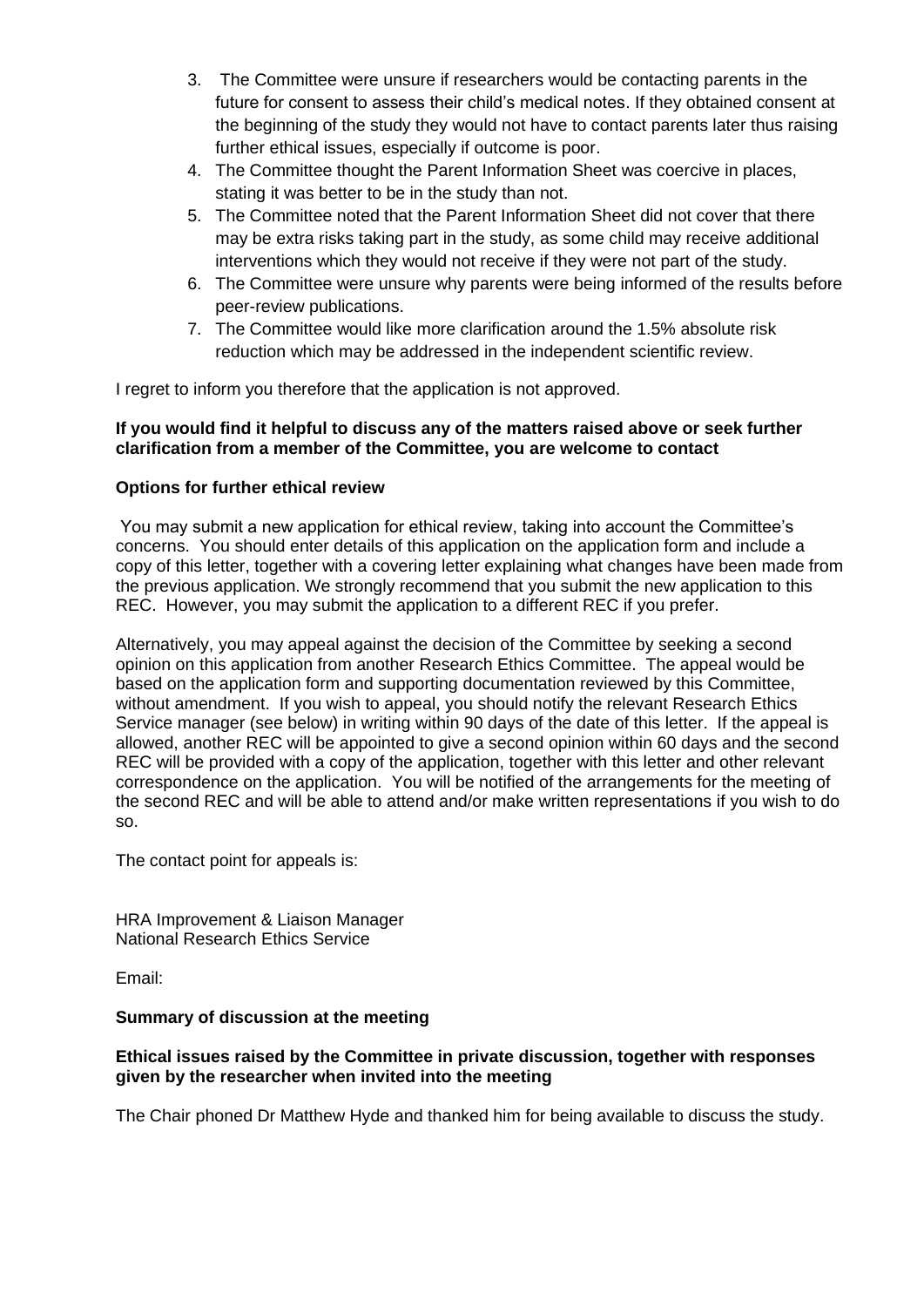## **Social or scientific value; scientific design and conduct of the study**

The Committee thought the study had a good argument for scientific and social value. Previous studies have been inconclusive due to small numbers. The Committee noted that previous studies have looked in retrospect at medical notes.

The Committee noted that A59 assumes 50% of units joining the study, the protocol p54 (15) indicated 75%

The Committee were unsure around the percentage reductions. A60 p28 last paragraph: 4% assumed baseline incidence – 1.5 % incidence reduction is not the same as an "absolute risk reduction of 1.5%"

*The Committee questioned why siblings in multiple births were not being randomised separately, especially as multiple births make up a large proportion of preterm neonates. Dr Hyde explained that any multi births will be randomised into the same group. They have done this as they received feedback from PPI groups that parents would be happier if multi birth babies received the same treatment. Dr Hyde explained that they received strong feedback from two parents with twins that they would want both children to receive the same treatment.* 

### **Favourable risk benefit ratio; anticipated benefit/risks for research participants (present and future)**

*The Committee queried if some babies will require an additional cannula above the usual care for their hospital and whether this could lead to additional risks which haven't been covered in the risks on IRAS or mentioned to parents in the PIS. Dr Hyde explained that some babies may have to have an extra cannula due to being on the study but this would be a very low percentage, less than half.* 

*The Committee queried if there would be an increased risk for babies who are on the arm of the study which is not standard care at that hospital. Will staff have the appropriate training and equipment to offer the same standard of care? Dr Hyde explained that this was not his area and that Dr Gale may be more informed to answer this question. However there may be a slight increased risk for babies who are not on the standard of treatment arm but both treatments are used widely in UK hospitals and could not see that the risk would be high.* 

### **Informed consent process and the adequacy and completeness of participant information**

The Committee discussed whether the opt-out process was appropriate for this type of study and if it was being delivered effectively. The Committee noted that this study needs large amount of participants to achieve good results and that the opt-out process would help with achieving high recruitment rates. However this is not an emergency situation and time can be taken to ensure parents are properly informed and consented. The Committee thought the optout process could be coercive and that parents will be highly stressed at that time and should be not have the extra burden of having to opt-out of a study.

The Committee queried how the researchers will record that parents have discussed the study with clinicians and have been given the chance to op-out.

*The Committee asked why they were asking parents to opt-out rather than take consent. Dr Hyde explained that opting out was an ongoing process in which they will approach the parents 24hrs after birth and then again if their baby is having a blood transfusion they will be approached to make sure they are aware of the study and the opt-out process. Dr Hyde explained that if parents chose to opt-out this will be recorded on electronic database. Dr Hyde explained the database will flag up any babies which are suitable for the study to the clinician. The clinician will then go through the information sheet explaining the study to the parents and the opt-out process. If the parents do not want to opt-out the clinician will enter this into the database that the parents have not opted out and then the database will randomise the baby*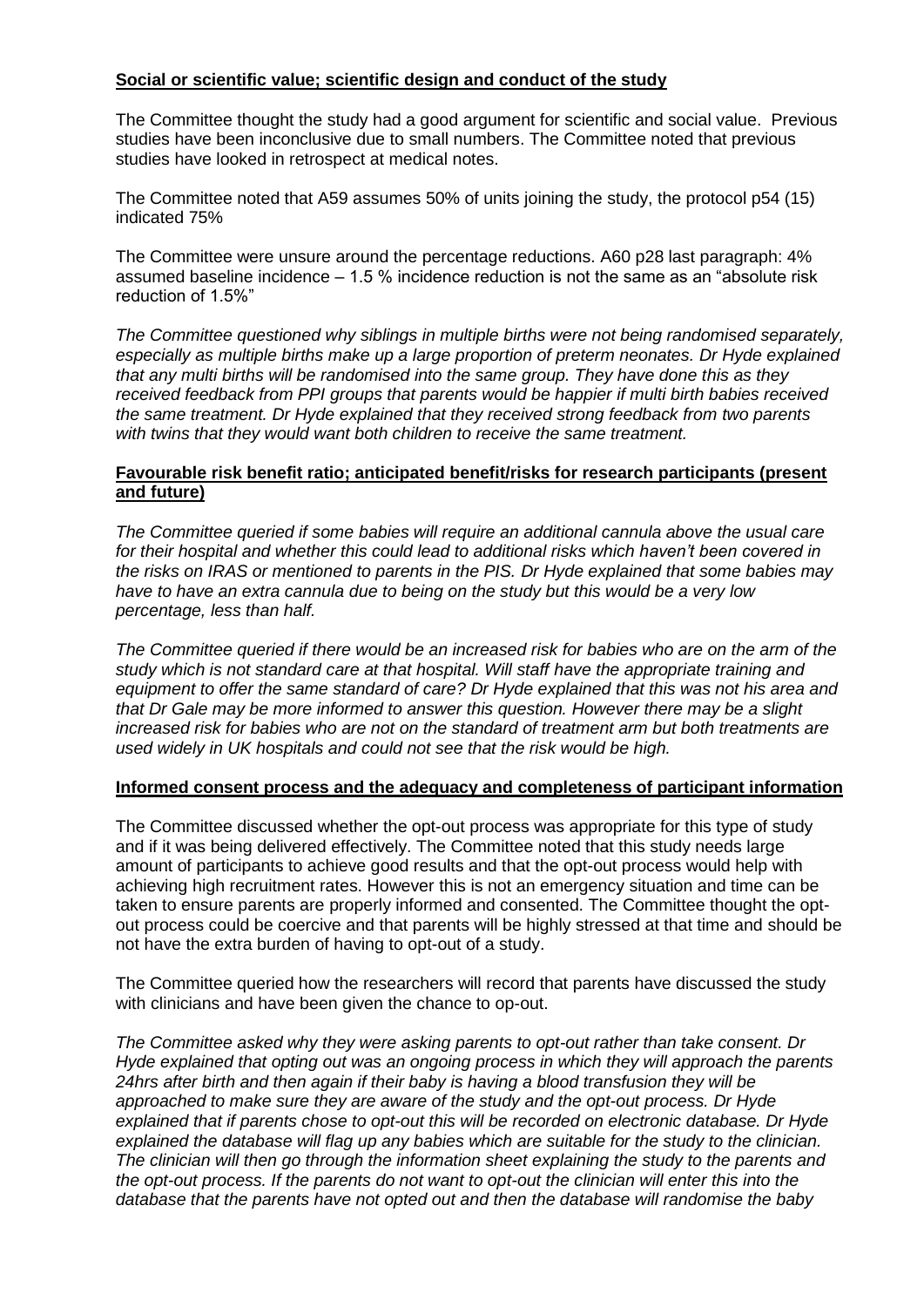*into an arm. If the parents do opt-out again this will be entered into the database and will remove the child's records from the study. If the parents later choose to opt-out again this will be entered in to database and the child's records will be removed from the study.* 

*Dr Hyde explained that if this was a new intervention then they would definitely go down the consenting process rather than the opting out process. However both treatments are being used in hospitals around the country, babies would receive either treatment it would just depend on where the babies are born. Dr Hyde explained that similar studies have been approved with the opting out recruitment which are running on the neonatal unit. Dr Hyde explained that the opting out process would remove the burden from parents. The Committee queried that the opting out process sounds very like a consenting process and are still unsure why parents can not be consented. The Committee said they accept this is an important study and that large numbers are needed and opting out would maximise recruitment. But researchers need to be make sure parents are aware of the study and what it involves and the risks associated with it. Having a consent form demonstrated that parents have accepted all these things and that they agreed to include their baby in the study. The Committee did not see that this was more of a burden on parents. The Committee felt that also the consent form covers the researchers in the case of an adverse outcome. The researchers will have a signed form stating that the parents agreed to be part of the study. The Committee noted that there have been previous studies in this age group where parents have denied giving consent, but a signed consent form had provided evidence to the contrary. Dr Hyde explained that consent form can go missing and that with a opting out system this would not be the case.* 

The Committee asked if the electronic database had been developed. Dr Hyde explained that it *is being design at the moment. The Committee asked if the database could be design to record opting in. Dr Hyde explained that yes it could.* 

The Committee noted that in the application it mentions that parents may be contacted in the future to consent for their child's notes to be looked at. However if they consented the parents at the beginning they would not have to do this.

The Committee noted the PIS was coercive is places and said it was better to be in study. Also under the heading 'Are there any risks for my baby?' they have said there are no risks which is inaccurate as the researchers do not know if there are and if being on non-routine care will carry extra risks.

#### **Other general comments**

The Committee queried why parents are being informed of the results before peer-review publications.

The Committee thought the study title was biased and a more natural title would be better.

#### **Documents reviewed**

The documents reviewed at the meeting were:

| Document                                                              | Version | Date              |
|-----------------------------------------------------------------------|---------|-------------------|
| Covering letter on headed paper                                       |         | 05 September 2014 |
| Evidence of Sponsor insurance or indemnity (non NHS Sponsors<br>only) |         | 21 July 2014      |
| IRAS Checklist XML [Checklist_10092014]                               |         | 10 September 2014 |
| Letter from sponsor                                                   |         | 21 August 2014    |
| Participant information sheet (PIS)                                   | 1.3     | 01 August 2014    |
| REC Application Form [REC_Form_10092014]                              |         | 10 September 2014 |
| Research protocol or project proposal                                 | 1.3     | 11 August 2014    |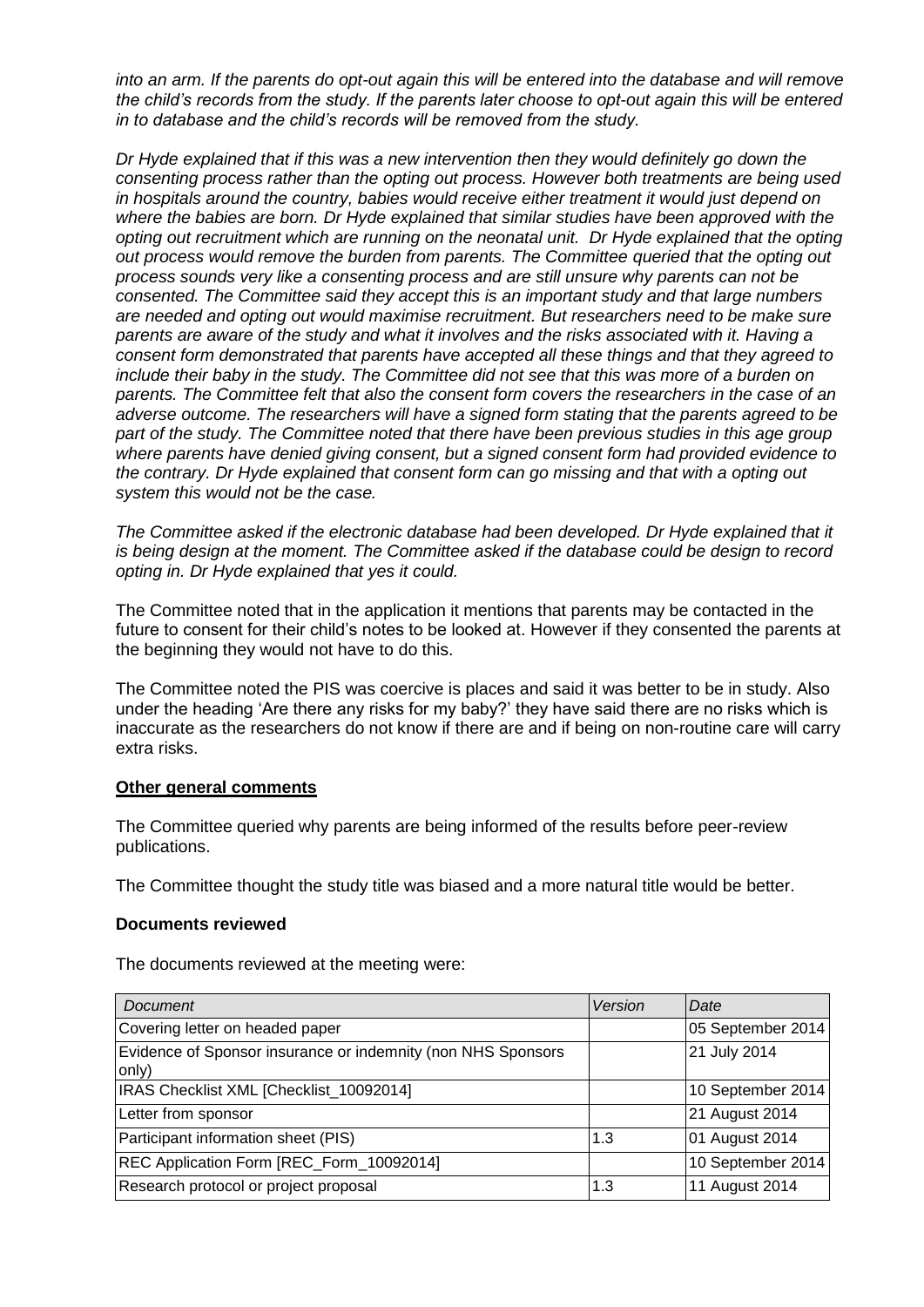| Summary CV for Chief Investigator (CI) |  | 05 September 2014 |
|----------------------------------------|--|-------------------|
|----------------------------------------|--|-------------------|

## **Membership of the Committee**

The members of the Ethics Committee who were present at the meeting are listed on the attached sheet.

### **Statement of compliance**

The Committee is constituted in accordance with the Governance Arrangements for Research Ethics Committees and complies fully with the Standard Operating Procedures for Research Ethics Committees in the UK.

## **User Feedback**

The Health Research Authority is continually striving to provide a high quality service to all applicants and sponsors. You are invited to give your view of the service you have received and the application procedure. If you wish to make your views known please use the feedback form available on the HRA website: [http://www.hra.nhs.uk/about-the-hra/governance/quality](http://www.hra.nhs.uk/about-the-hra/governance/quality-assurance/)[assurance/](http://www.hra.nhs.uk/about-the-hra/governance/quality-assurance/)

### **HRA Training**

We are pleased to welcome researchers and R&D staff at our training days – see details at <http://www.hra.nhs.uk/hra-training/>

**Please quote this number on all correspondence**

Yours sincerely

**Chair** 

Email:

*Enclosures: List of names and professions of members who were present at the meeting and those who submitted written comments.*

*Copy to: Chelsea and Westminster NHS Foundation Trust*